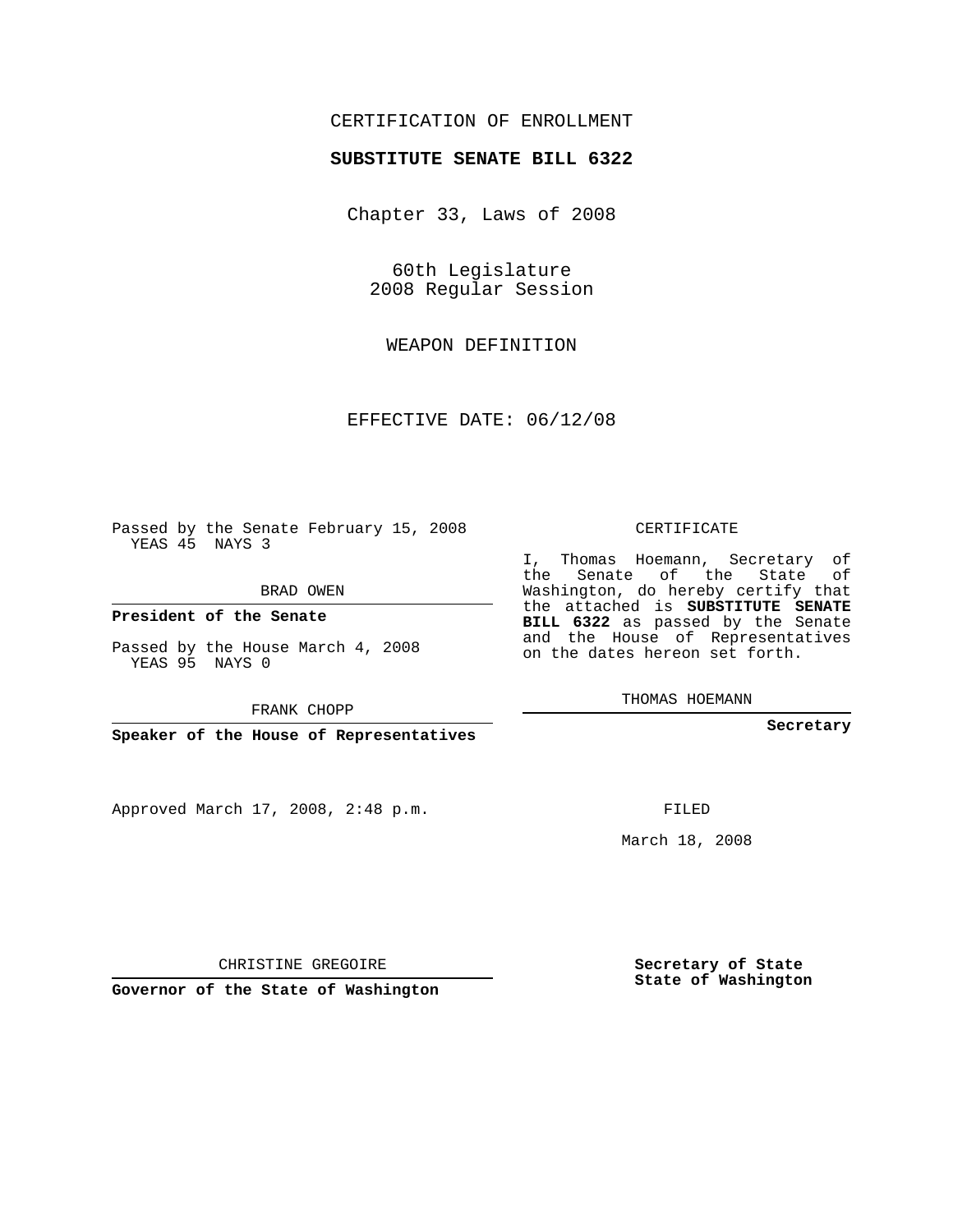## **SUBSTITUTE SENATE BILL 6322** \_\_\_\_\_\_\_\_\_\_\_\_\_\_\_\_\_\_\_\_\_\_\_\_\_\_\_\_\_\_\_\_\_\_\_\_\_\_\_\_\_\_\_\_\_

\_\_\_\_\_\_\_\_\_\_\_\_\_\_\_\_\_\_\_\_\_\_\_\_\_\_\_\_\_\_\_\_\_\_\_\_\_\_\_\_\_\_\_\_\_

Passed Legislature - 2008 Regular Session

## **State of Washington 60th Legislature 2008 Regular Session**

**By** Senate Judiciary (originally sponsored by Senators Kohl-Welles, Fairley, and Kline; by request of Board For Judicial Administration)

READ FIRST TIME 01/28/08.

 AN ACT Relating to revising the definition of a weapon; and reenacting and amending RCW 9.41.300.

BE IT ENACTED BY THE LEGISLATURE OF THE STATE OF WASHINGTON:

 **Sec. 1.** RCW 9.41.300 and 2004 c 116 s 1 and 2004 c 16 s 1 are each reenacted and amended to read as follows:

 (1) It is unlawful for any person to enter the following places when he or she knowingly possesses or knowingly has under his or her control a weapon:

 (a) The restricted access areas of a jail, or of a law enforcement facility, or any place used for the confinement of a person (i) arrested for, charged with, or convicted of an offense, (ii) held for extradition or as a material witness, or (iii) otherwise confined pursuant to an order of a court, except an order under chapter 13.32A or 13.34 RCW. Restricted access areas do not include common areas of egress or ingress open to the general public;

 (b) Those areas in any building which are used in connection with court proceedings, including courtrooms, jury rooms, judge's chambers, offices and areas used to conduct court business, waiting areas, and corridors adjacent to areas used in connection with court proceedings.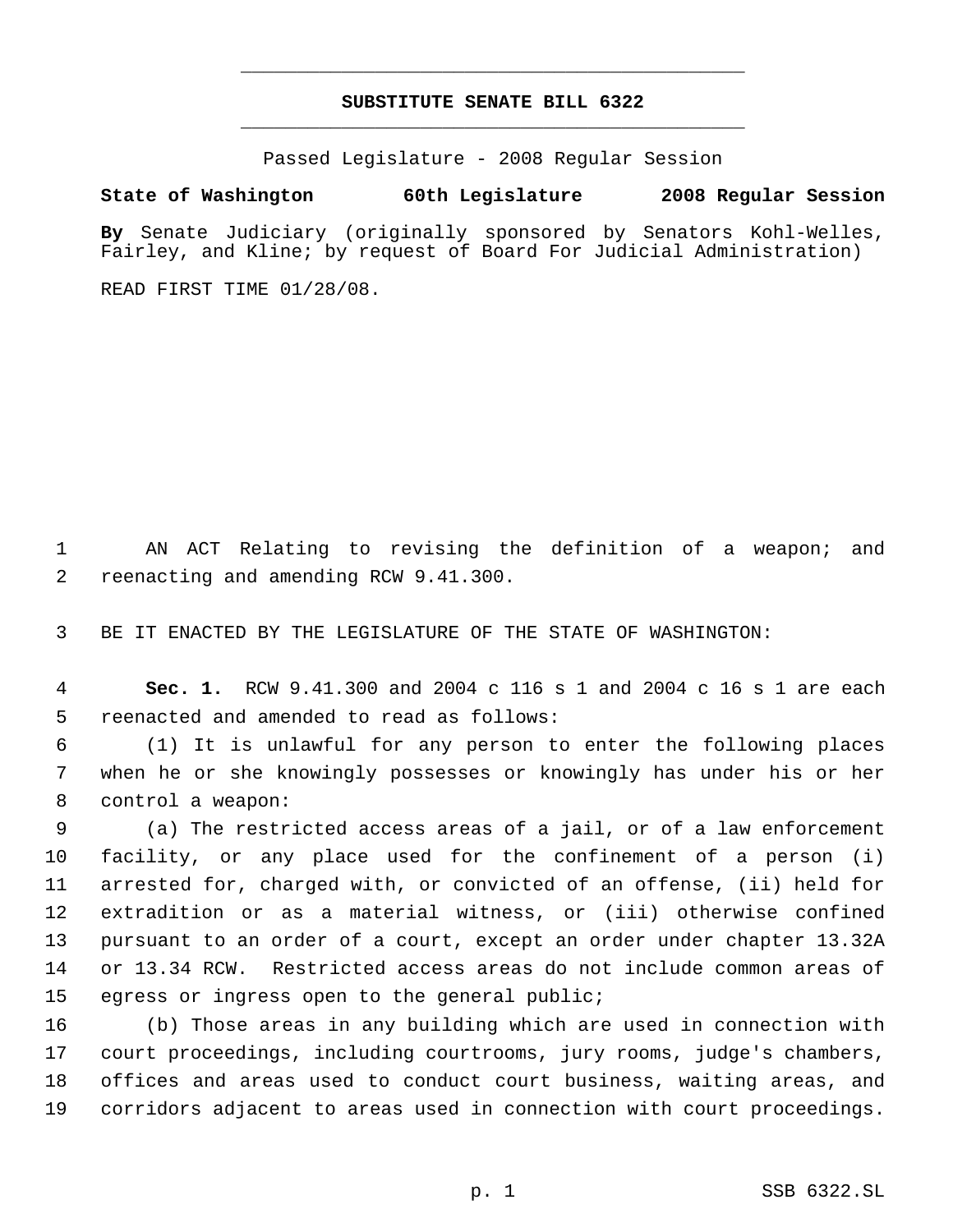The restricted areas do not include common areas of ingress and egress to the building that is used in connection with court proceedings, when it is possible to protect court areas without restricting ingress and egress to the building. The restricted areas shall be the minimum necessary to fulfill the objective of this subsection (1)(b).

6 For purposes of this subsection  $(1)(b)$ , "weapon" means any firearm, explosive as defined in RCW 70.74.010, or any weapon of the kind usually known as slung shot, sand club, or metal knuckles, or any knife, dagger, dirk, or other similar weapon that is capable of causing death or bodily injury and is commonly used with the intent to cause death or bodily injury.

 In addition, the local legislative authority shall provide either a stationary locked box sufficient in size for pistols and key to a weapon owner for weapon storage, or shall designate an official to receive weapons for safekeeping, during the owner's visit to restricted areas of the building. The locked box or designated official shall be located within the same building used in connection with court proceedings. The local legislative authority shall be liable for any negligence causing damage to or loss of a weapon either placed in a locked box or left with an official during the owner's visit to restricted areas of the building.

 The local judicial authority shall designate and clearly mark those areas where weapons are prohibited, and shall post notices at each entrance to the building of the prohibition against weapons in the restricted areas;

 (c) The restricted access areas of a public mental health facility certified by the department of social and health services for inpatient hospital care and state institutions for the care of the mentally ill, excluding those facilities solely for evaluation and treatment. Restricted access areas do not include common areas of egress and ingress open to the general public;

 (d) That portion of an establishment classified by the state liquor control board as off-limits to persons under twenty-one years of age; or

 (e) The restricted access areas of a commercial service airport designated in the airport security plan approved by the federal transportation security administration, including passenger screening checkpoints at or beyond the point at which a passenger initiates the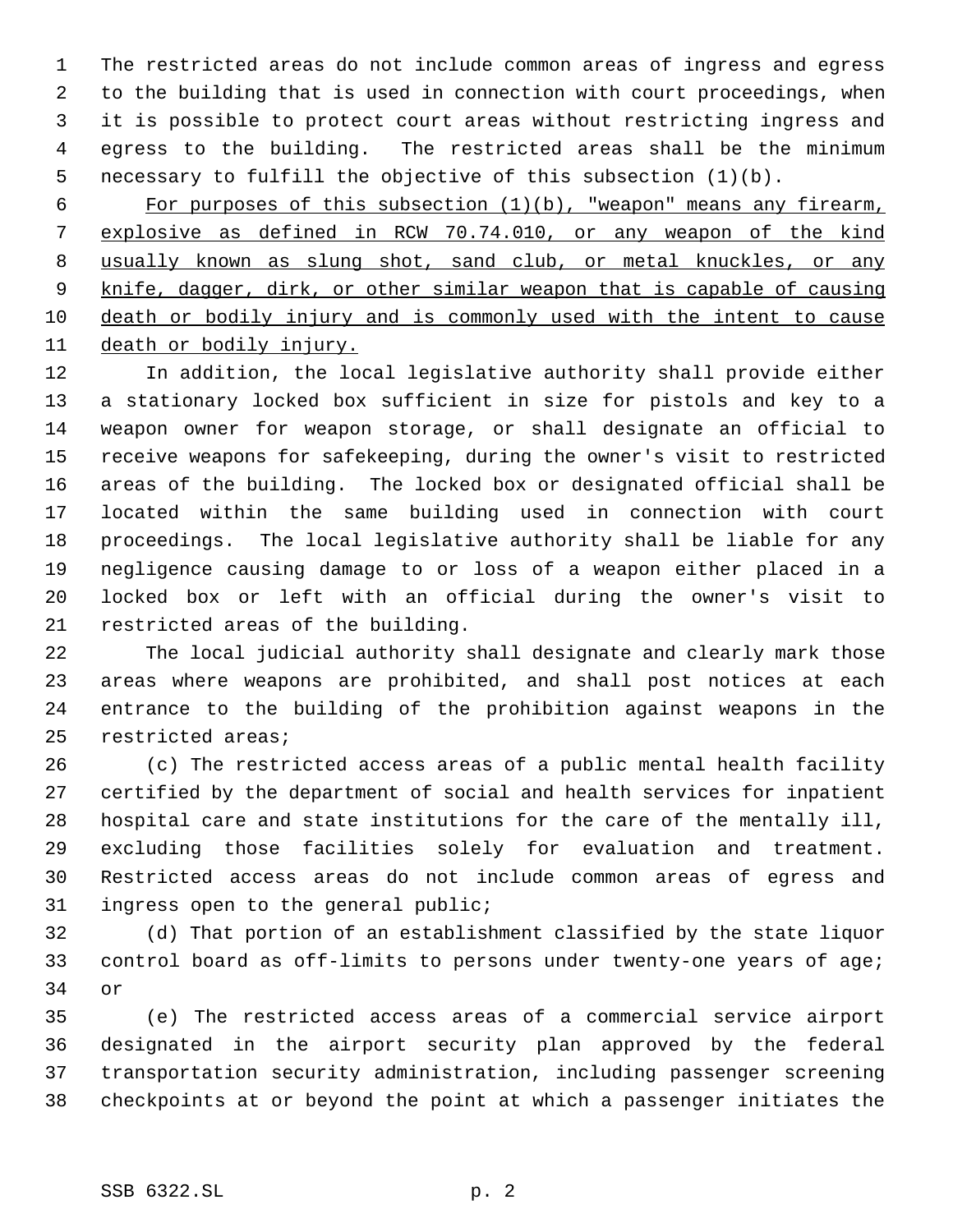screening process. These areas do not include airport drives, general parking areas and walkways, and shops and areas of the terminal that are outside the screening checkpoints and that are normally open to unscreened passengers or visitors to the airport. Any restricted access area shall be clearly indicated by prominent signs indicating that firearms and other weapons are prohibited in the area.

 (2) Cities, towns, counties, and other municipalities may enact laws and ordinances:

 (a) Restricting the discharge of firearms in any portion of their respective jurisdictions where there is a reasonable likelihood that humans, domestic animals, or property will be jeopardized. Such laws and ordinances shall not abridge the right of the individual guaranteed by Article I, section 24 of the state Constitution to bear arms in defense of self or others; and

 (b) Restricting the possession of firearms in any stadium or convention center, operated by a city, town, county, or other municipality, except that such restrictions shall not apply to:

 (i) Any pistol in the possession of a person licensed under RCW 9.41.070 or exempt from the licensing requirement by RCW 9.41.060; or (ii) Any showing, demonstration, or lecture involving the exhibition of firearms.

 (3)(a) Cities, towns, and counties may enact ordinances restricting the areas in their respective jurisdictions in which firearms may be sold, but, except as provided in (b) of this subsection, a business selling firearms may not be treated more restrictively than other businesses located within the same zone. An ordinance requiring the cessation of business within a zone shall not have a shorter grandfather period for businesses selling firearms than for any other businesses within the zone.

 (b) Cities, towns, and counties may restrict the location of a business selling firearms to not less than five hundred feet from primary or secondary school grounds, if the business has a storefront, has hours during which it is open for business, and posts advertisements or signs observable to passersby that firearms are available for sale. A business selling firearms that exists as of the date a restriction is enacted under this subsection (3)(b) shall be grandfathered according to existing law.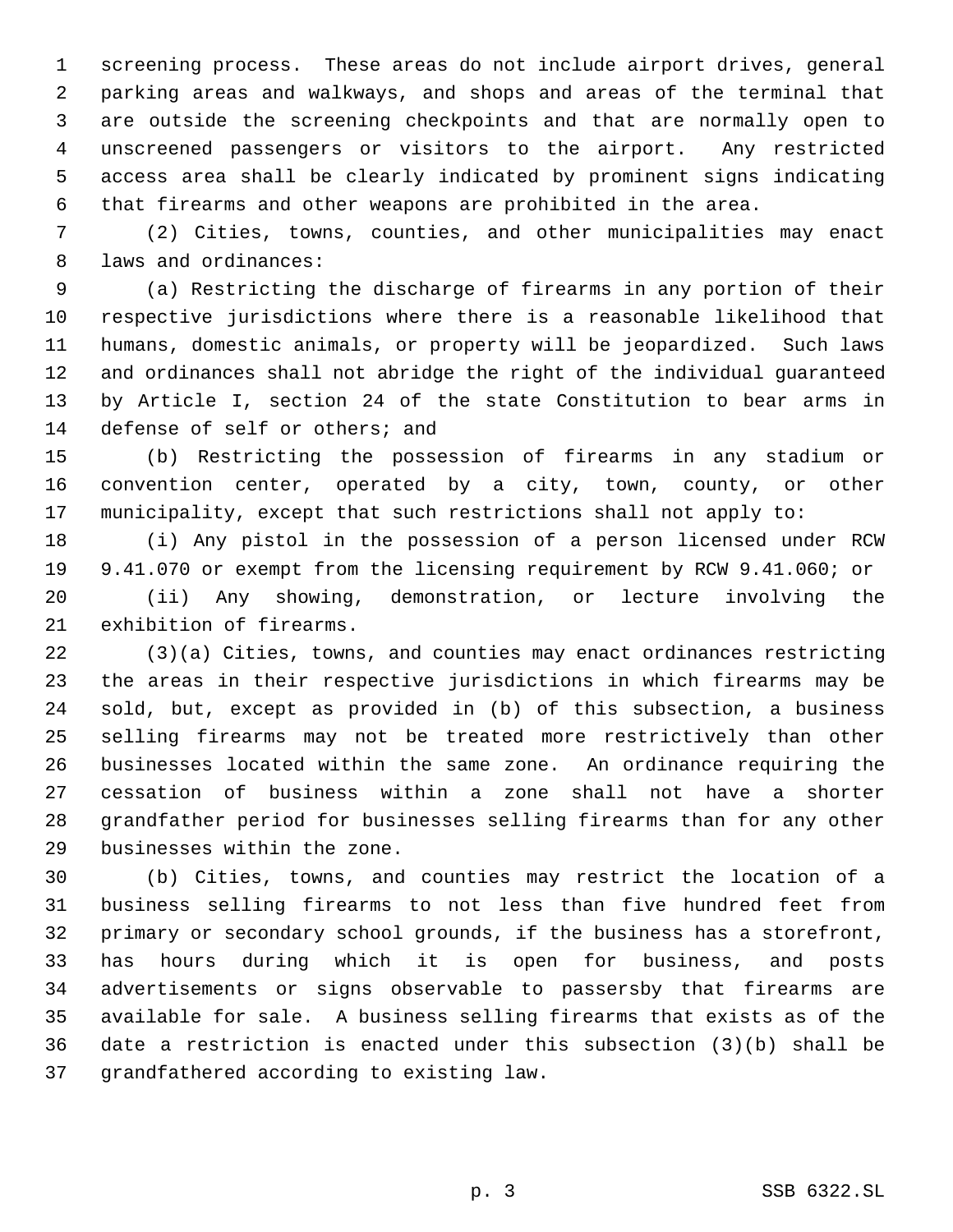(4) Violations of local ordinances adopted under subsection (2) of this section must have the same penalty as provided for by state law.

 (5) The perimeter of the premises of any specific location covered by subsection (1) of this section shall be posted at reasonable intervals to alert the public as to the existence of any law restricting the possession of firearms on the premises.

(6) Subsection (1) of this section does not apply to:

 (a) A person engaged in military activities sponsored by the 9 federal or state governments, while engaged in official duties;

 (b) Law enforcement personnel, except that subsection (1)(b) of this section does apply to a law enforcement officer who is present at a courthouse building as a party to an action under chapter 10.14, 10.99, or 26.50 RCW, or an action under Title 26 RCW where any party has alleged the existence of domestic violence as defined in RCW 26.50.010; or

(c) Security personnel while engaged in official duties.

 (7) Subsection (1)(a) of this section does not apply to a person licensed pursuant to RCW 9.41.070 who, upon entering the place or facility, directly and promptly proceeds to the administrator of the facility or the administrator's designee and obtains written permission to possess the firearm while on the premises or checks his or her firearm. The person may reclaim the firearms upon leaving but must immediately and directly depart from the place or facility.

 (8) Subsection (1)(c) of this section does not apply to any administrator or employee of the facility or to any person who, upon entering the place or facility, directly and promptly proceeds to the administrator of the facility or the administrator's designee and obtains written permission to possess the firearm while on the premises.

 (9) Subsection (1)(d) of this section does not apply to the proprietor of the premises or his or her employees while engaged in their employment.

 (10) Any person violating subsection (1) of this section is guilty of a gross misdemeanor.

 (11) "Weapon" as used in this section means any firearm, explosive as defined in RCW 70.74.010, or instrument or weapon listed in RCW